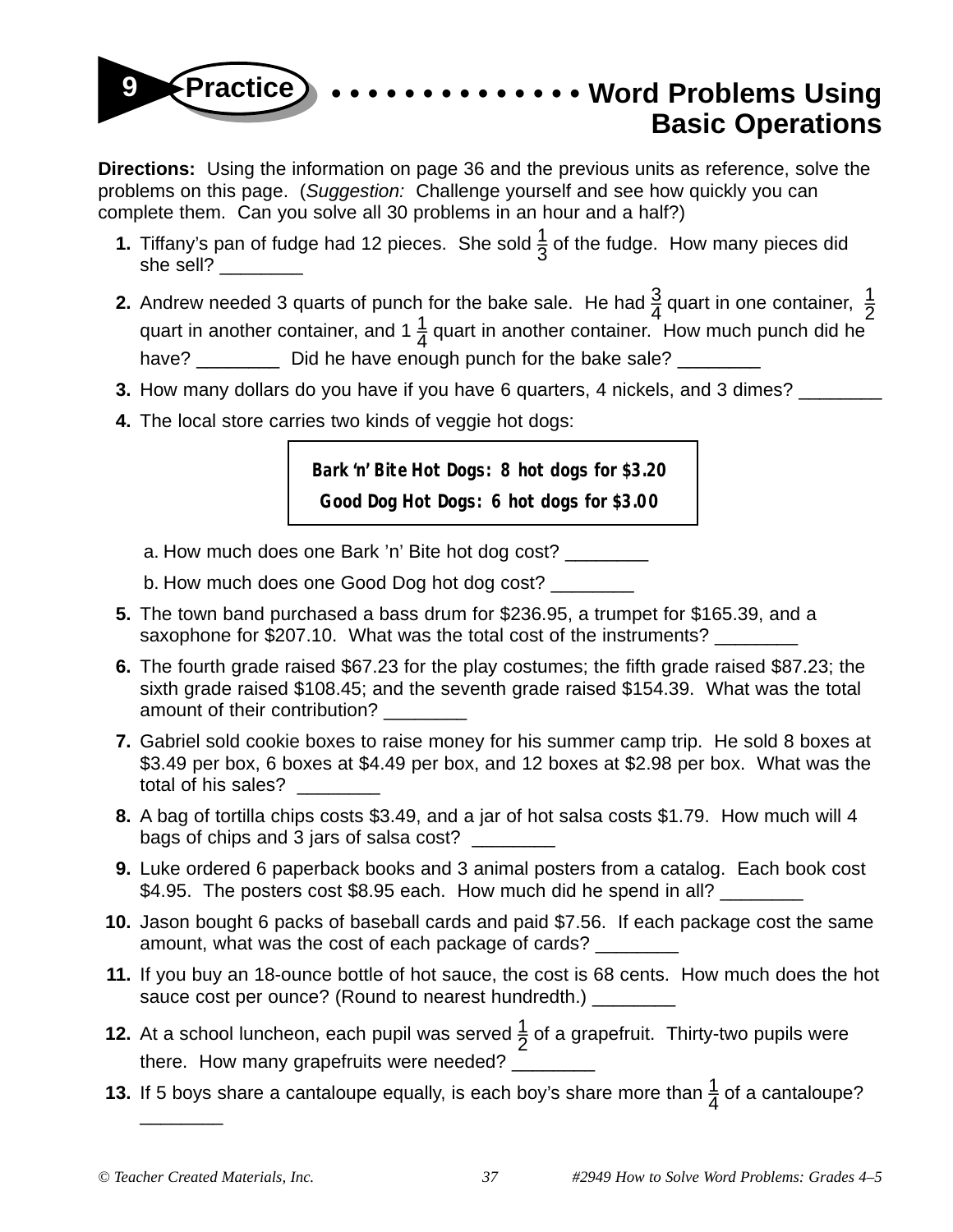

**14.** Here's the lunch menu.

| <b>Lunch Menu</b>                             |  |  |  |  |
|-----------------------------------------------|--|--|--|--|
| GIANT peanut butter and jelly sandwich \$2.50 |  |  |  |  |
| Veggie Burger\$3.25                           |  |  |  |  |
| French Fries\$2.25                            |  |  |  |  |
|                                               |  |  |  |  |
|                                               |  |  |  |  |
| Spaghetti\$3.75                               |  |  |  |  |
|                                               |  |  |  |  |

Paul had a veggie burger and a salad. Todd had a fruit shake, spaghetti, and a salad. Eli had two peanut butter and jelly sandwiches.

How much did each person spend? Paul \_\_\_\_\_\_\_\_ Todd \_\_\_\_\_\_\_\_ Eli \_\_\_\_\_\_\_\_ What was the total bill?

**Lunch tickets are \$8.00 (good for 5 lunches)**

**Milk tickets are \$1.50 (good for 5 milks or juices)**

- **15.** Heather brings her bottled water from home, but she buys lunch. What will she pay for 10 lunches? \_\_\_\_\_\_\_\_ What will she pay for 20 lunches? \_\_\_\_\_\_\_\_
- **16.** Mrs. Ochoa's fifth-grade class of 30 voted on their favorite season. If 40% voted for summer, 50% voted for winter, and 10% voted for spring, how many people voted for each season?
- **17.** Rita saves \$2,500 each year for her retirement. That amount currently represents 8% of her total annual income. What is her annual income?
- **18.** The Weather Bureau reported that the total rainfall for the first 7 months in Chicago was 30.93 inches. In August 1.02 inches, 2 inches, 1.6 inches, and 0.4 inch of rain fell on four days. What was the total rainfall at the end of the first 8 months? \_\_\_\_\_\_\_
- **19.** If Jack and Chip get 24 tries at the carnival ring toss for \$4, how many can they get for  $$1?$
- **20.** A grocery store has a sale on bananas. If you buy six bananas, you get the sale price. If the grocer has 489 bananas, how many bunches of six can he sell at his sale price? \_\_\_\_\_\_\_\_\_ In this case how many can be sold at the regular price? \_\_\_\_\_\_\_\_
- **21.** Darcy worked 40 hours and earned \$240. How much did she earn per hour?
- **22.** Bruce had 280 pounds of big bolts. He put the same amount into each of 8 boxes. How much will the bolts weigh in each box?